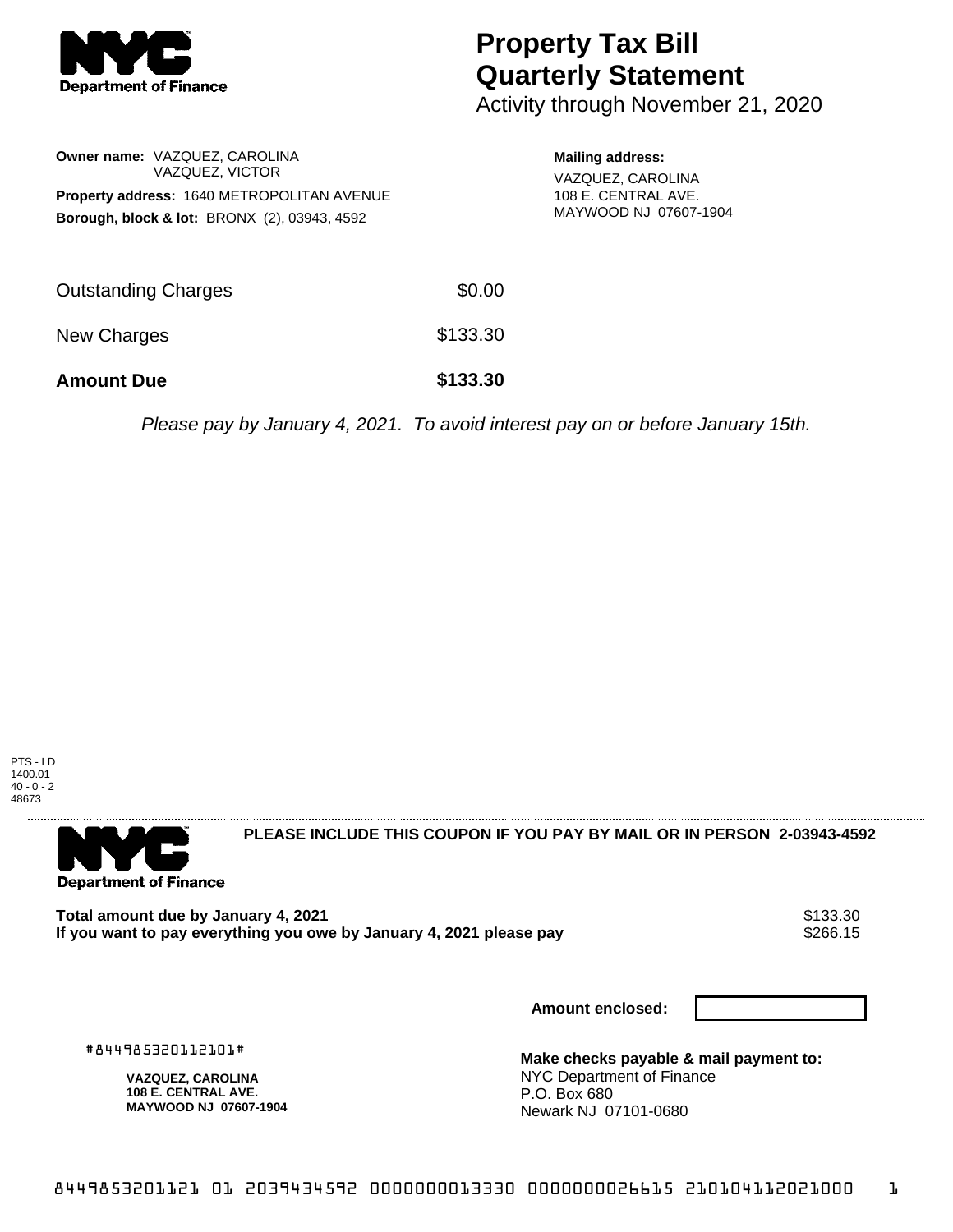

| <b>Billing Summary</b>                                                     | <b>Activity Date Due Date</b> |                    | <b>Amount</b> |
|----------------------------------------------------------------------------|-------------------------------|--------------------|---------------|
| Outstanding charges including interest and payments                        |                               |                    | \$0.00        |
| <b>Finance-Property Tax</b>                                                |                               | 01/01/2021         | \$137.86      |
| <b>Adopted Tax Rate</b>                                                    |                               |                    | $$-4.56$      |
| <b>Total amount due</b>                                                    |                               |                    | \$133.30      |
| <b>Tax Year Charges Remaining</b>                                          | <b>Activity Date Due Date</b> |                    | Amount        |
| <b>Finance-Property Tax</b>                                                |                               | 04/01/2021         | \$137.86      |
| <b>Adopted Tax Rate</b>                                                    |                               |                    | $$-4.56$      |
| Total tax year charges remaining                                           |                               |                    | \$133.30      |
| If you want to pay everything you owe by January 4, 2021 please pay        |                               |                    | \$266.15      |
| If you pay everything you owe by January 4, 2021, you would save:          |                               |                    | \$0.45        |
| How We Calculated Your Property Tax For July 1, 2020 Through June 30, 2021 |                               |                    |               |
|                                                                            |                               | Overall            |               |
| Tax class 2 - Residential More Than 10 Units                               |                               | <b>Tax Rate</b>    |               |
| Original tax rate billed                                                   |                               | 12.4730%           |               |
| New Tax rate                                                               |                               | 12.2670%           |               |
| <b>Estimated Market Value \$29,869</b>                                     |                               |                    |               |
|                                                                            |                               |                    | <b>Taxes</b>  |
| <b>Billable Assessed Value</b>                                             |                               | \$12,468           |               |
| J-51 Alteration                                                            |                               | $-8,047.00$        |               |
| <b>Taxable Value</b>                                                       |                               | \$4,421 x 12.2670% |               |
| <b>Tax Before Abatements and STAR</b>                                      |                               | \$542.32           | \$542.32      |
| Annual property tax                                                        |                               |                    | \$542.32      |
| Original property tax billed in June 2020                                  |                               |                    | \$551.44      |
| <b>Change In Property Tax Bill Based On New Tax Rate</b>                   |                               |                    | $$-9.12$      |

**NEW LAW:** To learn about Local Law 147, which requires residential buildings with three or more units to create a policy on smoking and share it with current and prospective tenants, visit www.nyc.gov/health/tobaccocontrol.

## **Home banking payment instructions:**

- 1. **Log** into your bank or online bill pay website.
- 2. **Add** the new payee: NYC DOF Property Tax. Enter your account number, which is your boro, block and lot, as it appears here: 2-03943-4592 . You may also need to enter the address for the Department of Finance. The address is P.O. Box 680, Newark NJ 07101-0680.
- 3. **Schedule** your online payment using your checking or savings account.

## **Did Your Mailing Address Change?**

If so, please visit us at **nyc.gov/changemailingaddress** or call **311.**

When you provide a check as payment, you authorize us either to use information from your check to make a one-time electronic fund transfer from your account or to process the payment as a check transaction.